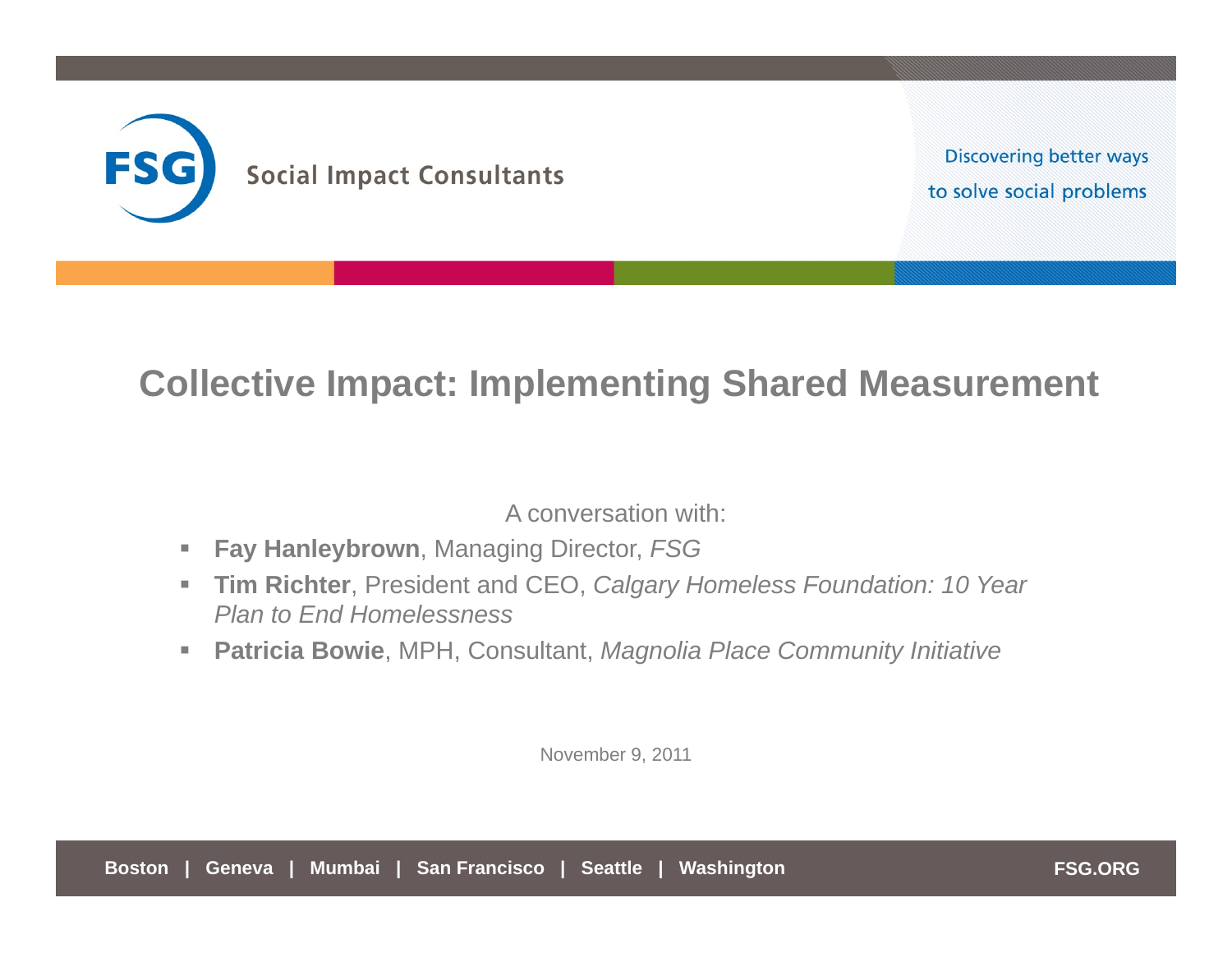## **About FSG and Shared Measurement**

- **Nonprofit consulting and research firm** founded out of Harvard Business School in 2000
- Staff of 90 in Boston, San Francisco, Seattle, Washington DC, Geneva, and a presence in Mumbai
- $\bullet$  Success in **strategic planning and evaluation** with over **200 foundations, corporations, and nonprofits**
- $\bullet$  **Thought leader**
	- Articles published in *Harvard Business Review, Stanford Social Innovation Review,* and *American Journal of Evaluation*, including *Collective Impact (SSIR 2010)*
	- *Breakthroughs in Shared Measurement and Social Impact (funded by Hewlett Foundation)* published in 2009, and examined 20 approaches to performance, outcome, and impact measurement



#### *FSG is driven by the same passion that drives our clients: a passion for greater social impact*

2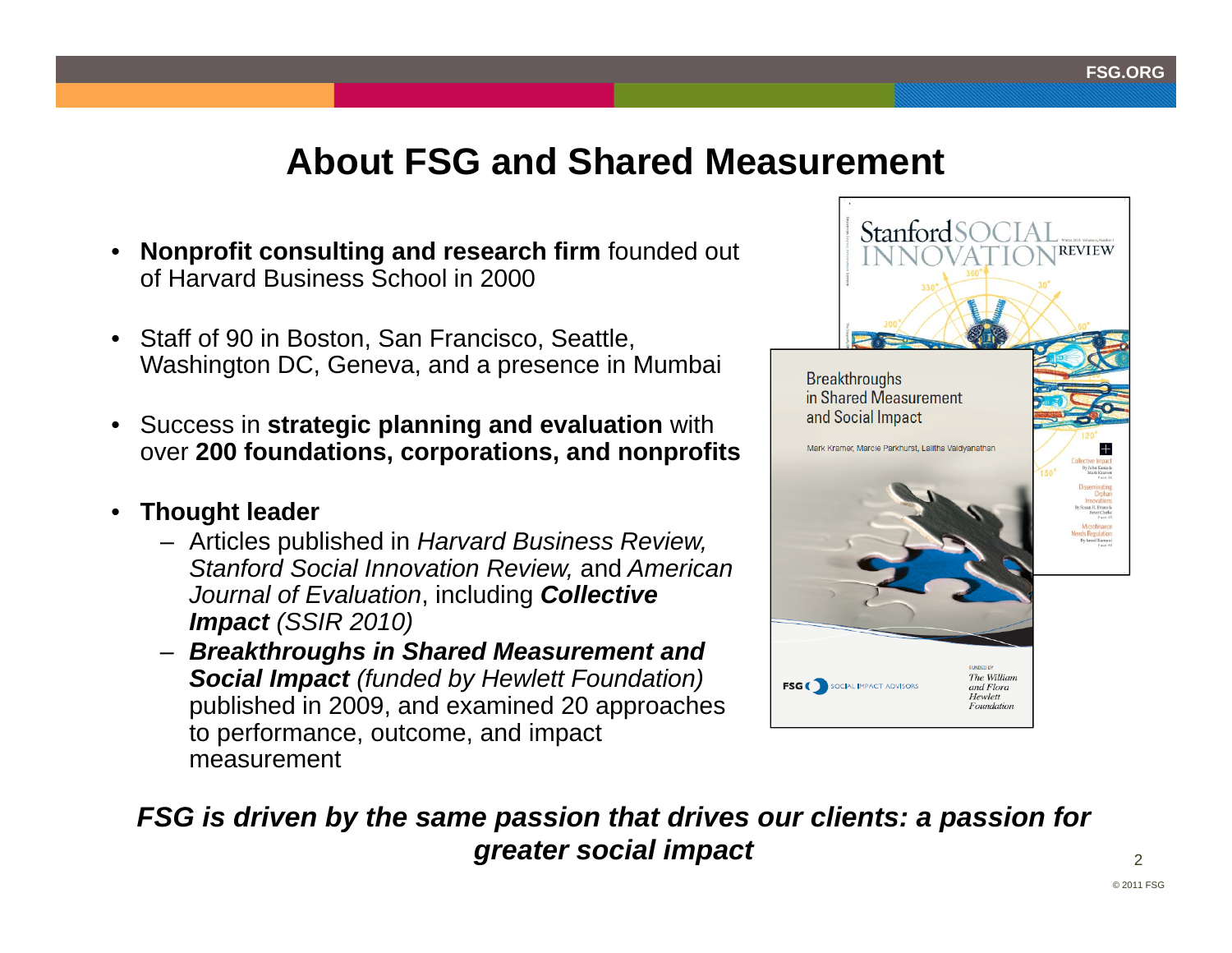## **Today's Agenda**

**Overview of Collective Impact and Shared Measurement** Fay Hanleybrown, Managing Director, FSG

## **Designing and Developing Shared Metrics**

Tim Richter, President and CEO, Calgary Homeless Foundation

#### **Learning from Shared Measurement**

Patricia Bowie, MPH, Consultant, Magnolia Place Community Initiative

**Audience Questions & Answers** 

**Wrap-up**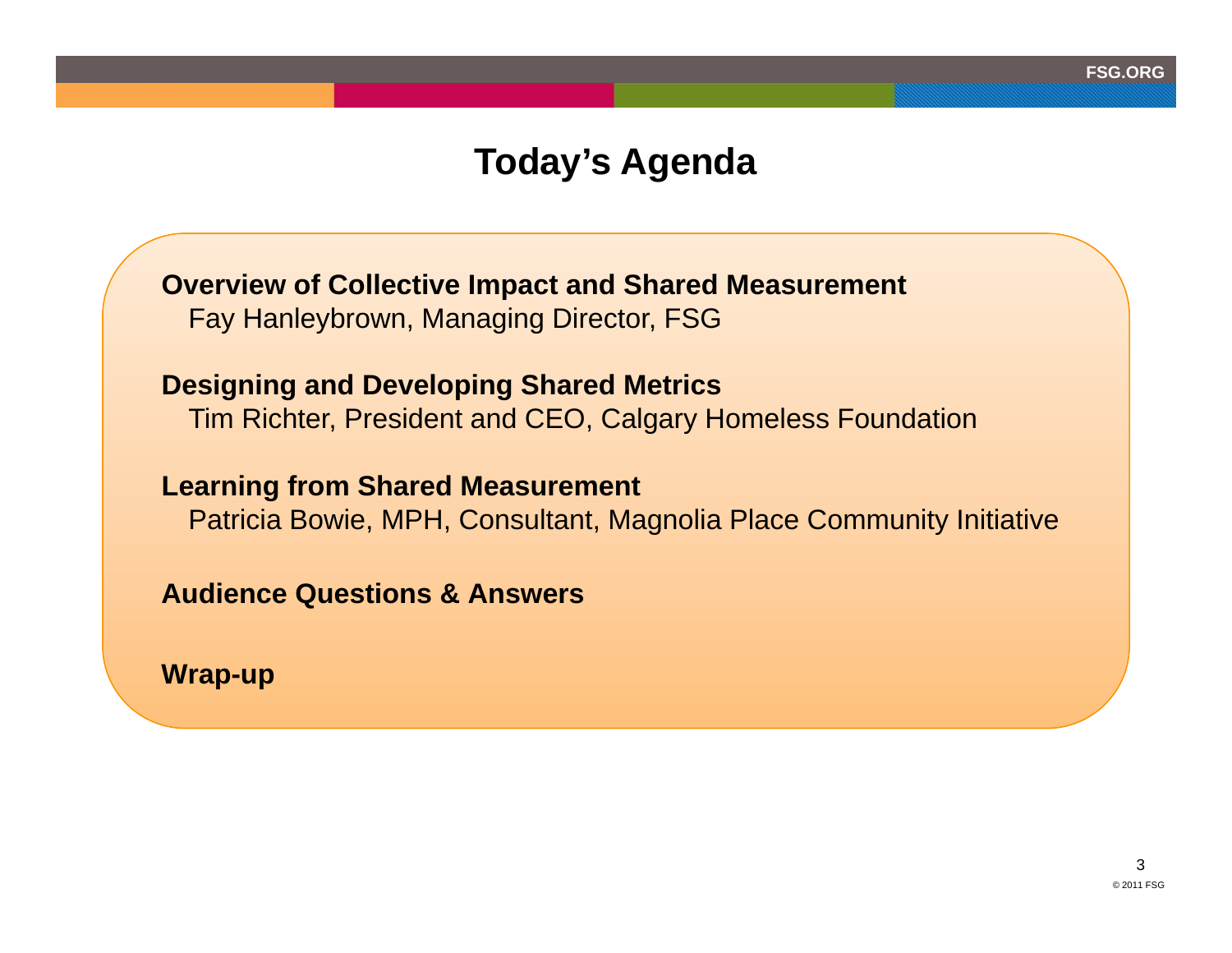## **There Are Several Types of Problems**

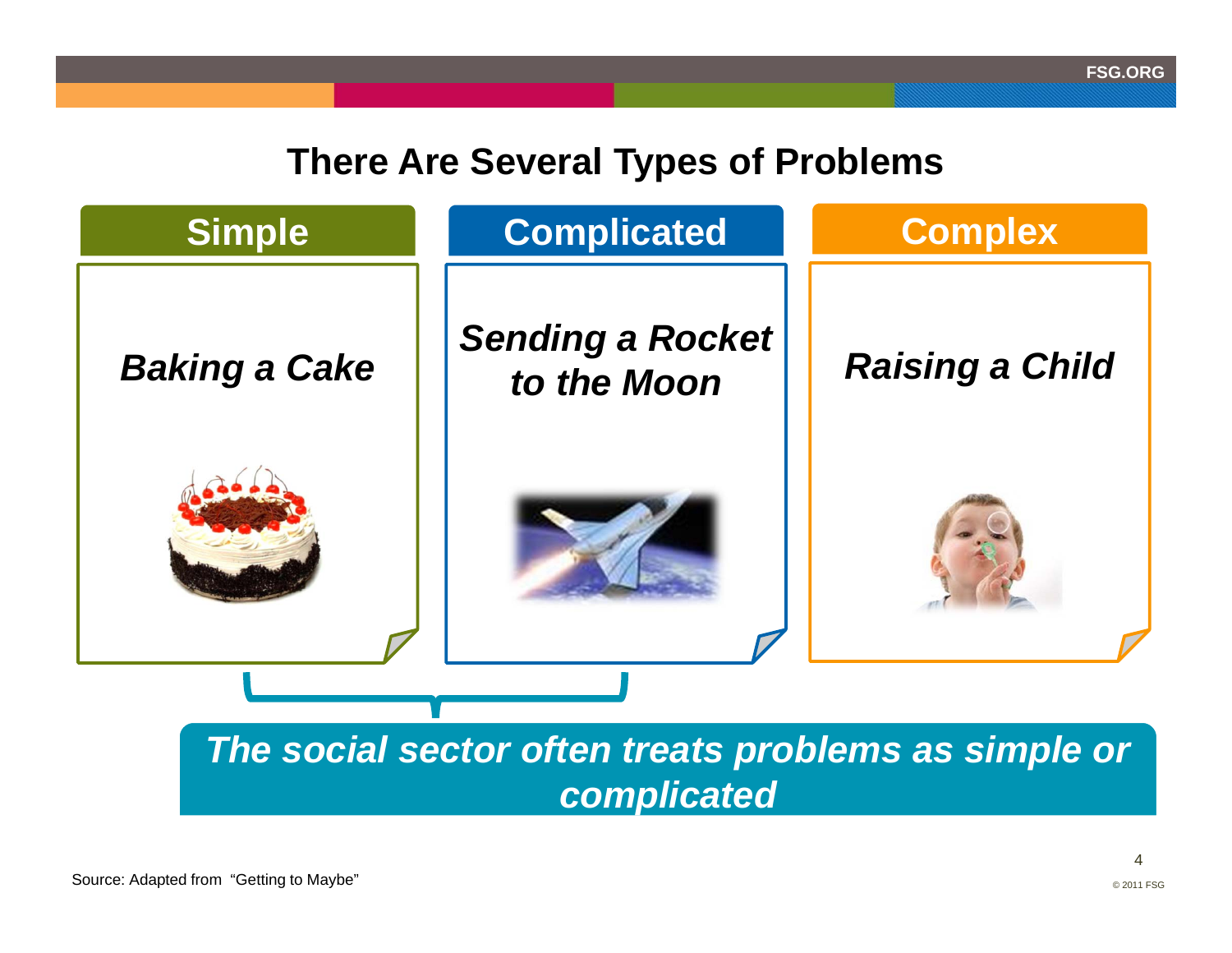## **Traditional Approaches Are Not Solving Our Toughest Social Problems**

## **Isolated Impact**



- $\bullet$ Funders select **individual grantees**
- $\bullet$  Nonprofits **work separately** and **compete**
- **Evaluation** attempts to **isolate** <sup>a</sup> particular organization's impact
- Large scale change is assumed to depend on **scaling organizations**
- • Corporate and government sectors are often **disconnected** from foundations and non-profits

# **Collective Impact**

- • All players work toward the **same goal** and **measuring the same things**
- • **Cross-sector alignment** occurs, with government and corporate sectors as **essential partners**
- • Organizations actively **coordinate** their action and share lessons learned

## *Imagine a Different Approach – Multiple Players Working Together to Solve Complex Issues*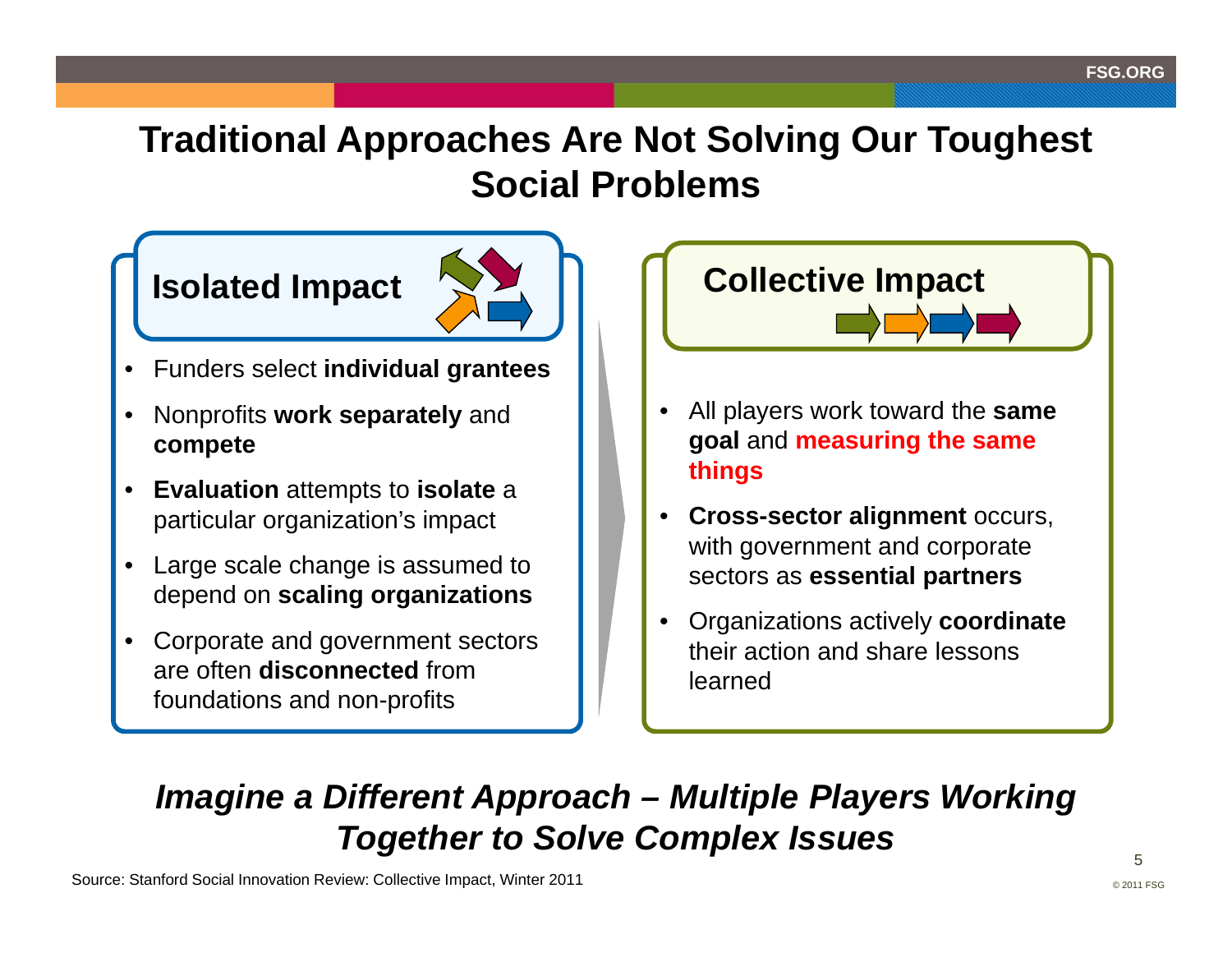## **Shared Measurement is a Critical Piece of Pursuing a Collective Impact Approach**

## **Definition**

**Identifying common metrics for tracking progress toward a common agenda across organizations, and providing scalable platforms to share data, discuss learnings, and improve strategy and action**



- **Improved Data Quality**
- **Tracking Progress Toward a Shared Goal**
- $\blacksquare$ **Enabling Coordination and Collaboration**
- **Learning and Course Correction**
- **Catalyzing Action**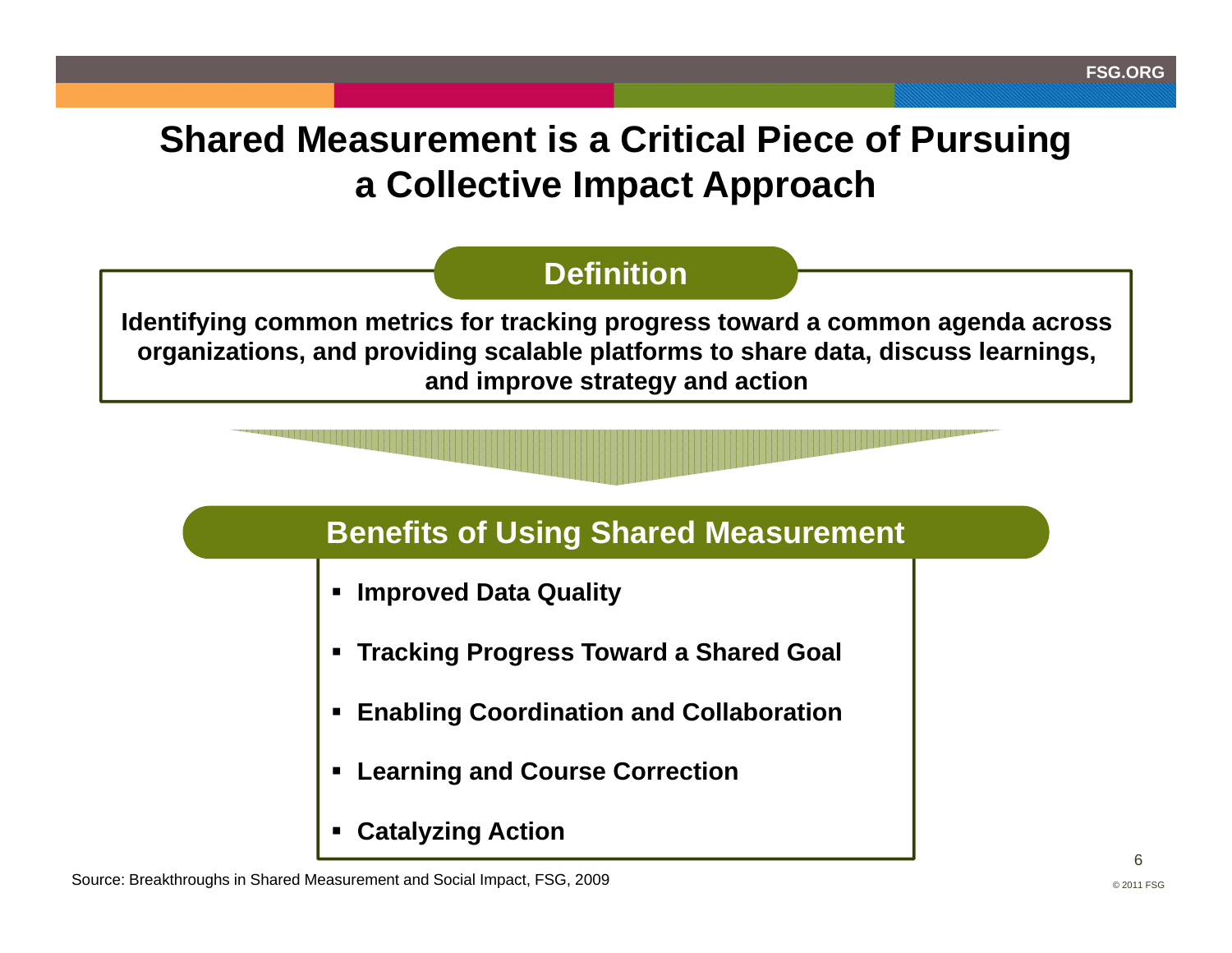## **There are Three Phases to Developing a Shared Measurement System**

### *Developing a Shared Measurement System*



- • **Shared vision for the system and its relation to broader goals, theory of change or roadmap**
- • **View of current state of knowledge and data**
- • **Governance and organization for structured participation**
- • **Identification of metrics, data collection approach, including confidentiality/ transparency**

• **Development of webbased platform and data collection tools**

- • **Refinement and testing of platform and tools**
- • **Staffing for data management and synthesis**
- • **Learning forums and continuous improvement**
- • **Ongoing infrastructure support**
- • **Improve system based on a pilot, review, refinement, and ongoing evaluation of usability and impact**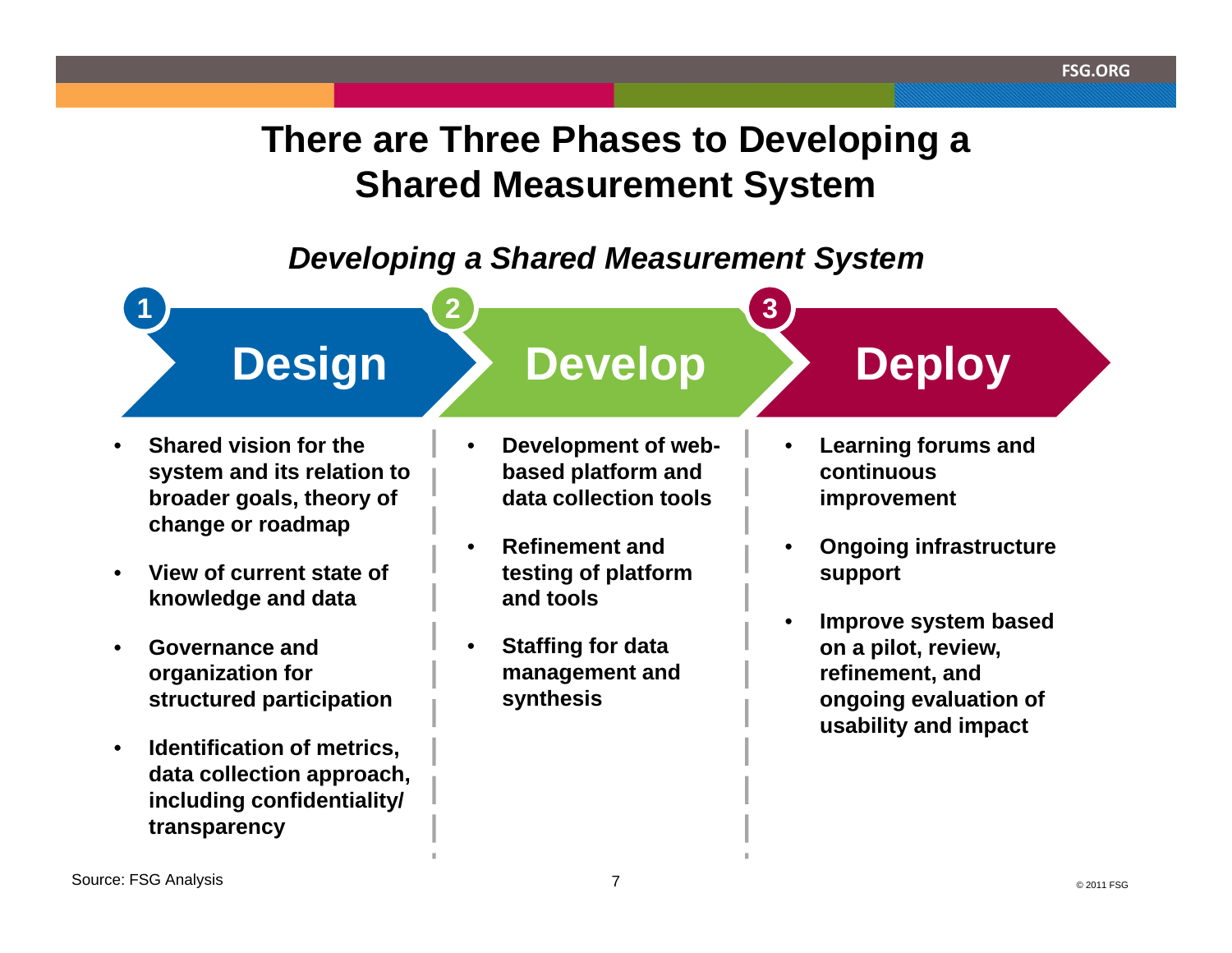# **Key Success Factors in the Development of Shared Measurement Systems**

**Effective Relationship with Funders**



Strong leadership and substantial funding (multi-year)

Independence from funders in devising indicators, managing system

**Broad and Open Engagement**



Broad engagement during design by organizations, with clear expectations about confidentiality/transparency

Voluntary participation open to all organizations

**Infrastructure for Deployment**



**Pathways for Learning and Improvement**



Effective use of web-based technology

Ongoing staffing for training, facilitation, reviewing data accuracy

Testing and continually improving through feedback

Facilitated process for participants to share data and results, learn, and better coordinate efforts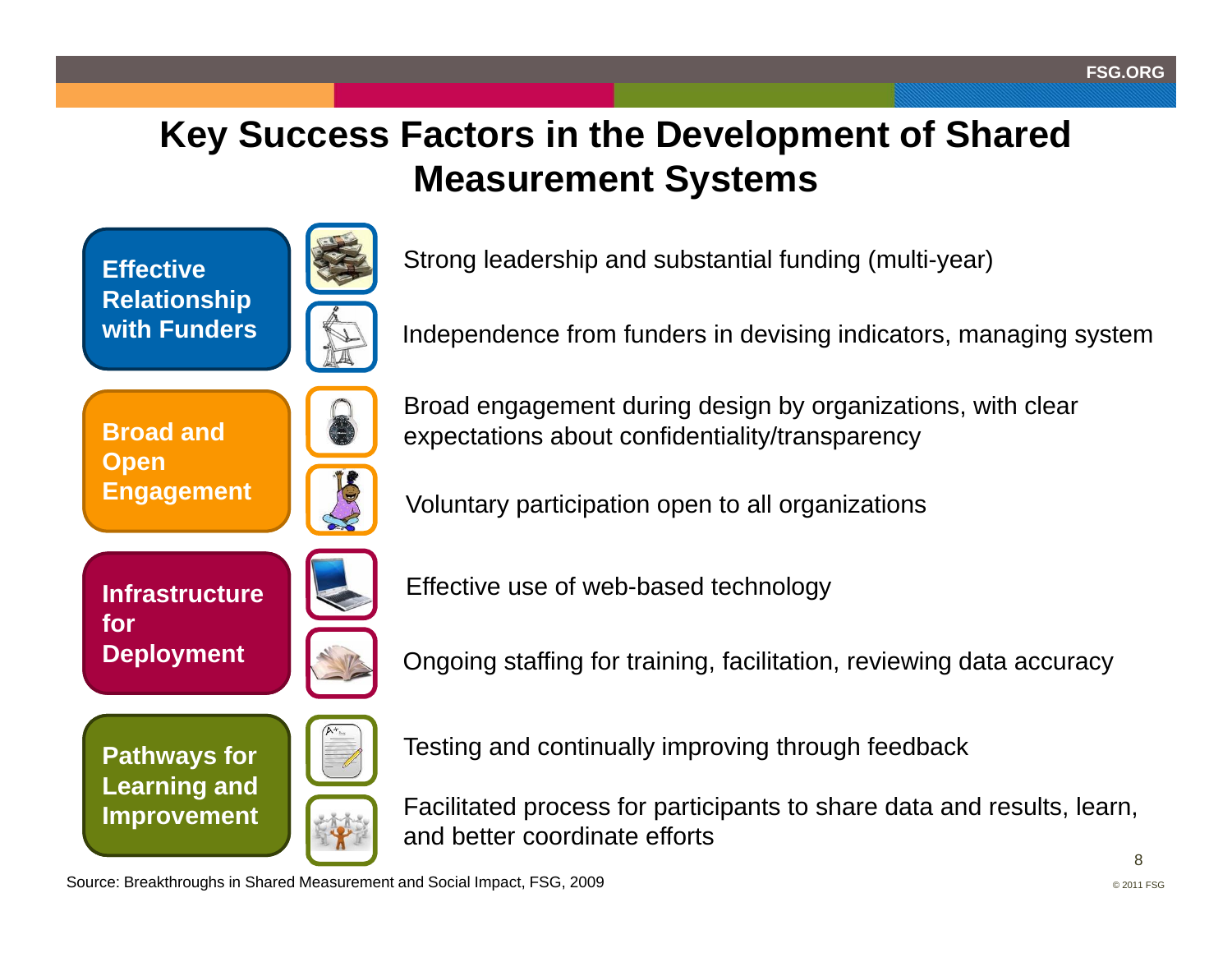



## **The Calgary 10 Year Plan to End Homelessness Unites Cross-Sector Actors To End Homelessness in Calgary, Canada**

#### **Collective Impact Need**

In 2006, Calgary had Canada's fastest growing homeless population (3,500 sleeping in shelters, outside)

#### **Solution and Goal**

10 Year Plan to End Homelessness was created

**Goal:** By 2018, no person will spend more than 7 days in an emergency shelter before moving into <sup>a</sup> safe, decent affordable home with the support needed to sustain it

**Calgary Committee to End Homelessness: Agencies**, **private sector**, **foundations**, **3 governments, faith community, aboriginal leaders** came together

#### **Implementation**

**Calgary Homeless Foundation** (35 staff) serves as **system planner, funder, researcher, advocate, affordable housing developer & owner**

- • There was <sup>a</sup> realization that data improvements and shared measurement were needed; in addition, there was <sup>a</sup> realization the system needed alignment
- • Shared measurement allowed stakeholders to conceptualize and structure the system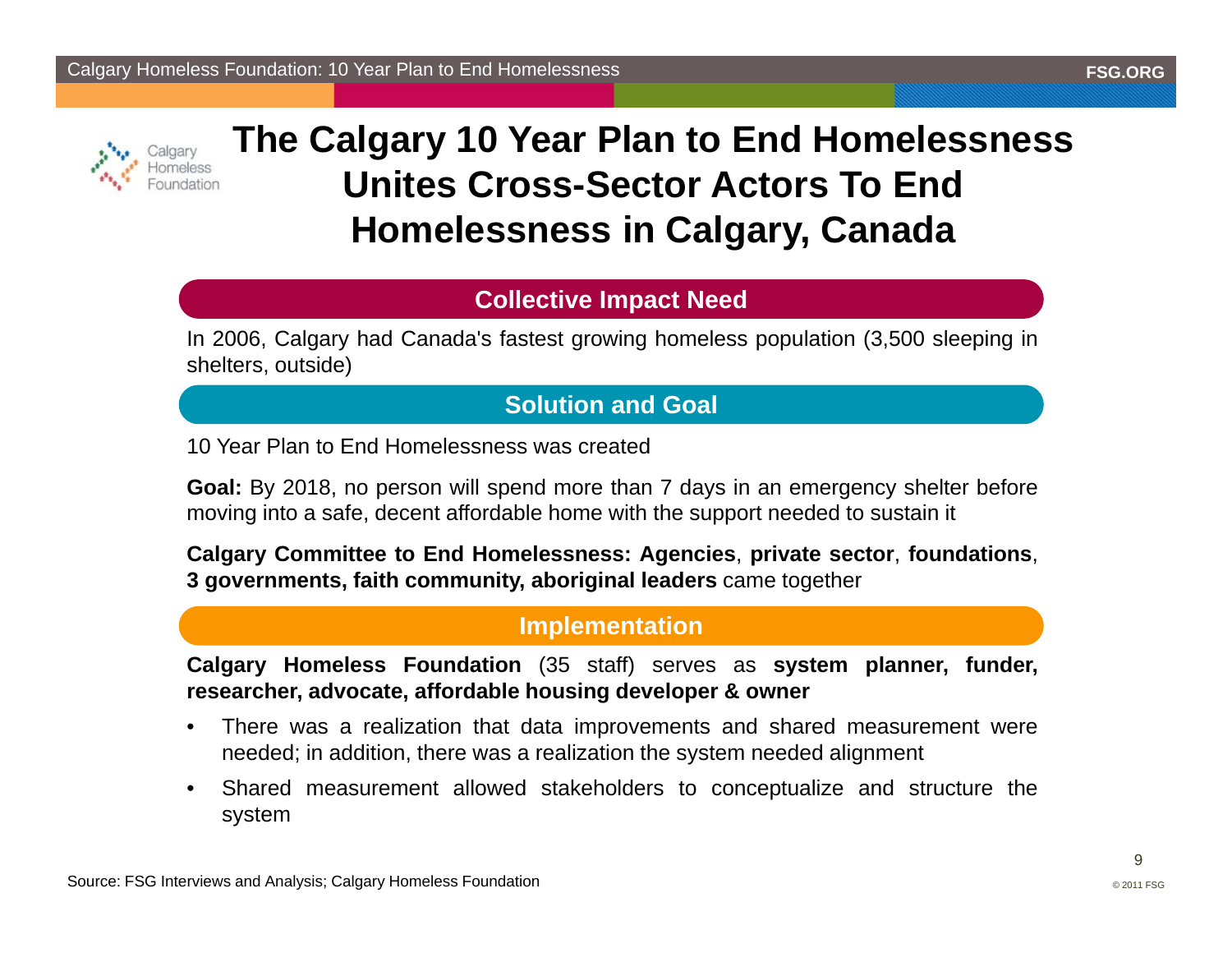## **Calgary's Initiative Used a Highly Inclusive Process to Design a Shared Measurement System**

## **Process for Development of Calgary's HMIS**

**Created Community Advisory Committee:** Created to guide entire process of designing and developing shared measurement

**Homeless Management Information System (HMIS) Conceptualization:** Collaborative, transparent, consistent process through community engagement

**Establish Governance and Structure of HMIS:** Community advisory committee guided this process

**System Design: Established framework in which to operate for all** agencies

**Software Vendor Selection:** Demonstrations included front line staff and majority voting process within community

**Monitoring and Feedback:** Support and encouragement of all agencies to using the HMIS

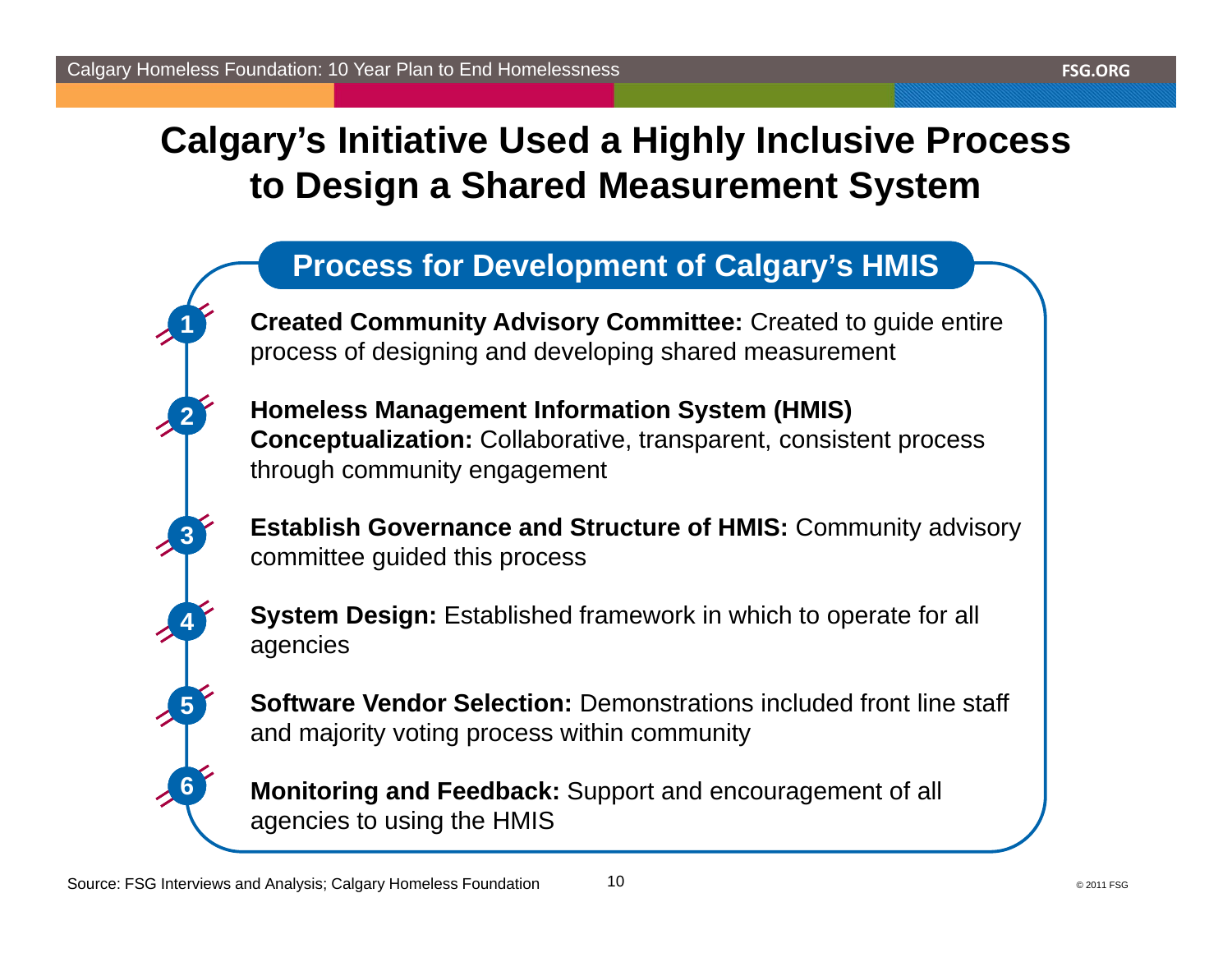## **In Calgary, Shared Measures Have Been Defined Around Reducing Homelessness**

| a GM Sino Hatro Bostown Cock 1944<br><b>MARTINER</b><br><b>&amp; Clear Fords</b>                                                                                                                                                                                                                                                                                                                                                                                                                                                                     | Georg Sand as Lead Houling PT Service - Generals of Capes of Line-Insurance Cordinal - Inspections as Engine Hold San A @ ETChologie Legi-                                                                                                                                                                                                                                                                                                                                                                                                                                                                                               | On Miller                                                                                                                                                            |
|------------------------------------------------------------------------------------------------------------------------------------------------------------------------------------------------------------------------------------------------------------------------------------------------------------------------------------------------------------------------------------------------------------------------------------------------------------------------------------------------------------------------------------------------------|------------------------------------------------------------------------------------------------------------------------------------------------------------------------------------------------------------------------------------------------------------------------------------------------------------------------------------------------------------------------------------------------------------------------------------------------------------------------------------------------------------------------------------------------------------------------------------------------------------------------------------------|----------------------------------------------------------------------------------------------------------------------------------------------------------------------|
| <b>SERVICTIONIS</b><br><b>Colgary Training Site</b><br>Training Foundation<br><b>ClientPoint &gt; Client Profile</b><br>a Last Vietnal  Fassafies<br>Client - mouse, mickey (13)<br>-<br><b>Climathylet</b><br>C mone, michey (31)<br><b>Reference of Industrialism: None</b><br><b>BesourcePoint</b><br><b>ShelterPoint</b><br><b>Client Information</b><br><b>Houston</b><br><b>Bankroom</b><br><b>Beganits</b><br><b>Admin</b><br><b>Bulgary of Information</b><br>Lagest<br>Provider<br><b>Q</b> Brenda's House<br>C Emergency Families Template | ۵<br>Release of Information<br>Release of Information - (mosse, mickey 13)<br><b>Household Members</b><br>To include Household Mondays for this Belease of Information, click the bear<br>۰<br>beside each came.<br>Hoppelscht #1 Manders:<br>Clark All muselved Herbert  Clear All<br><b>Casuas, news</b><br><b>Beleave of belormation thats</b><br>Provider*<br>Training Foundation (3)<br>Check C. Hybride C. Our J.<br>Client Profile<br><b>Belease Granted * Colour 1 1</b><br>BL ( KF / 2011)<br><b>838</b><br><b>Shart Date</b> *<br><b>858</b><br><b>Kod Rate *</b><br>×<br>٠<br>$-5$ advers 3<br>Documentation<br><b>Miller</b> | e e<br>ъ<br>Cana Plans<br><b>STATISTICS</b><br>Assessments<br><b>End Date</b><br><b>Start Date</b><br><b>BUSINESS</b><br><b>BUSINESS</b><br>65/16/2011<br>01/10/2012 |
| <b>Ca</b> Transitional Singles Template<br>AAI halease of telemation.                                                                                                                                                                                                                                                                                                                                                                                                                                                                                | Says Rebuse of Information   Cancel                                                                                                                                                                                                                                                                                                                                                                                                                                                                                                                                                                                                      | 13/16/2010<br>EDITOR/DECK<br>u.<br>11.60                                                                                                                             |

#### *Systems Measures*

- Occupancy
- •Destinations at exit
- Return to shelter/rough sleeping
- •Discharge from public institutions

#### *Program Measures*

- Income gains at exit
- Length of stay/stability
- Client rate of engagement
- Self-sufficiency measures

#### **How Calgary is Using HMIS**

- • System planning, development and evolution
- • Responding to real time changes in homelessness
- • Program monitoring and quality improvement
- • Annual strategic review and annual business planning process
- • Data based 10 Year Plan implementation & investment decisions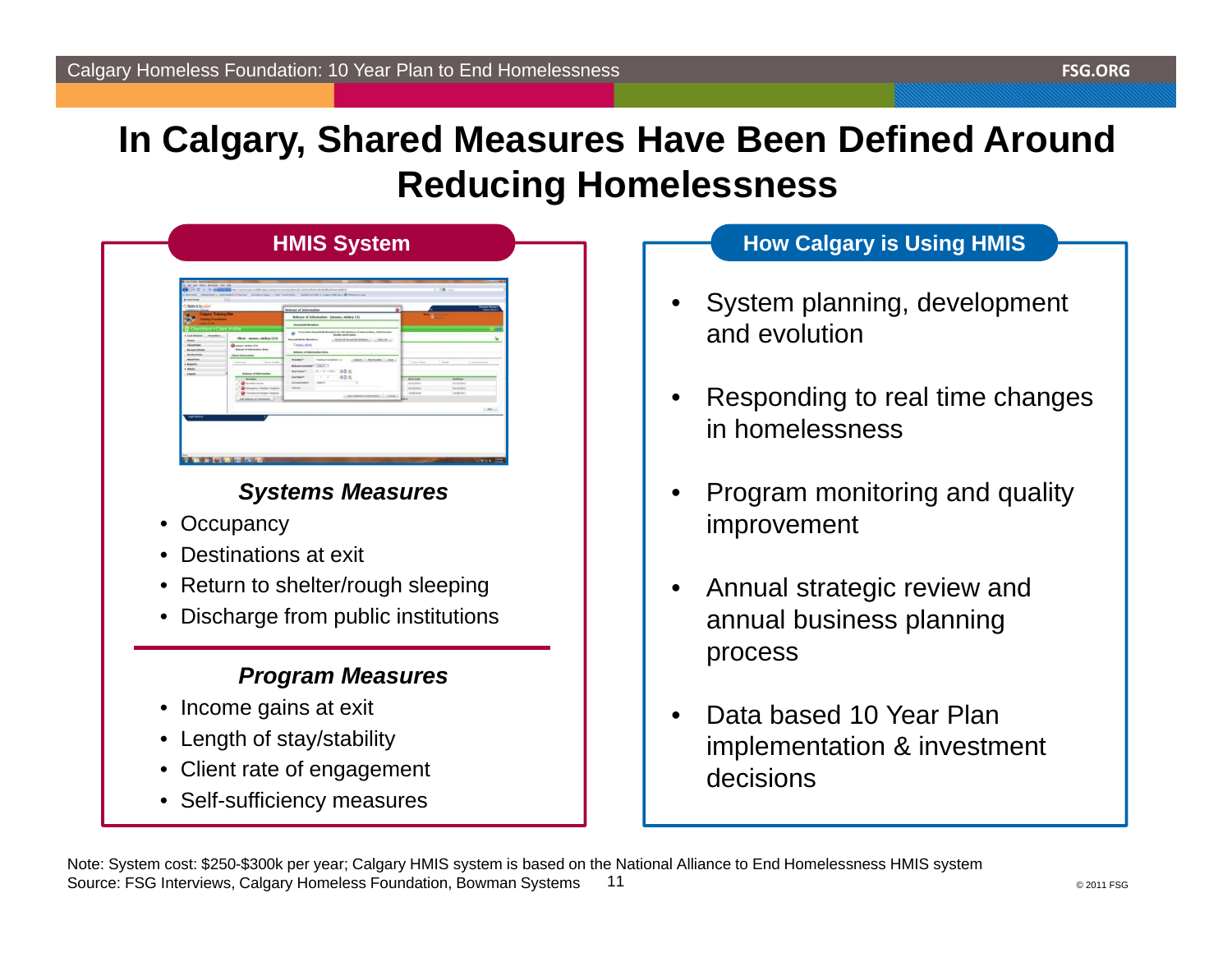## **Developing Calgary's HMIS Surfaced Several Key Learnings for Other Initiatives Developing Shared Metrics**

#### **Systems Focus and Alignment**

• Shared measurement process led to rethinking of plan implementation and helped structure system

#### **Community Engagement**

• Collaborative, transparent, consistent community engagement was critical and led to strong uptake

#### **Access to All**

• Made technology, training and cost accessible to all – equitable between big and small agencies

#### **Technology is Secondary**

• When designing a system, the technology is secondary to the process of developing shared measures

#### **Moving Beyond Privacy Concerns**

• Privacy concerns seemed to mask agency worry over scrutiny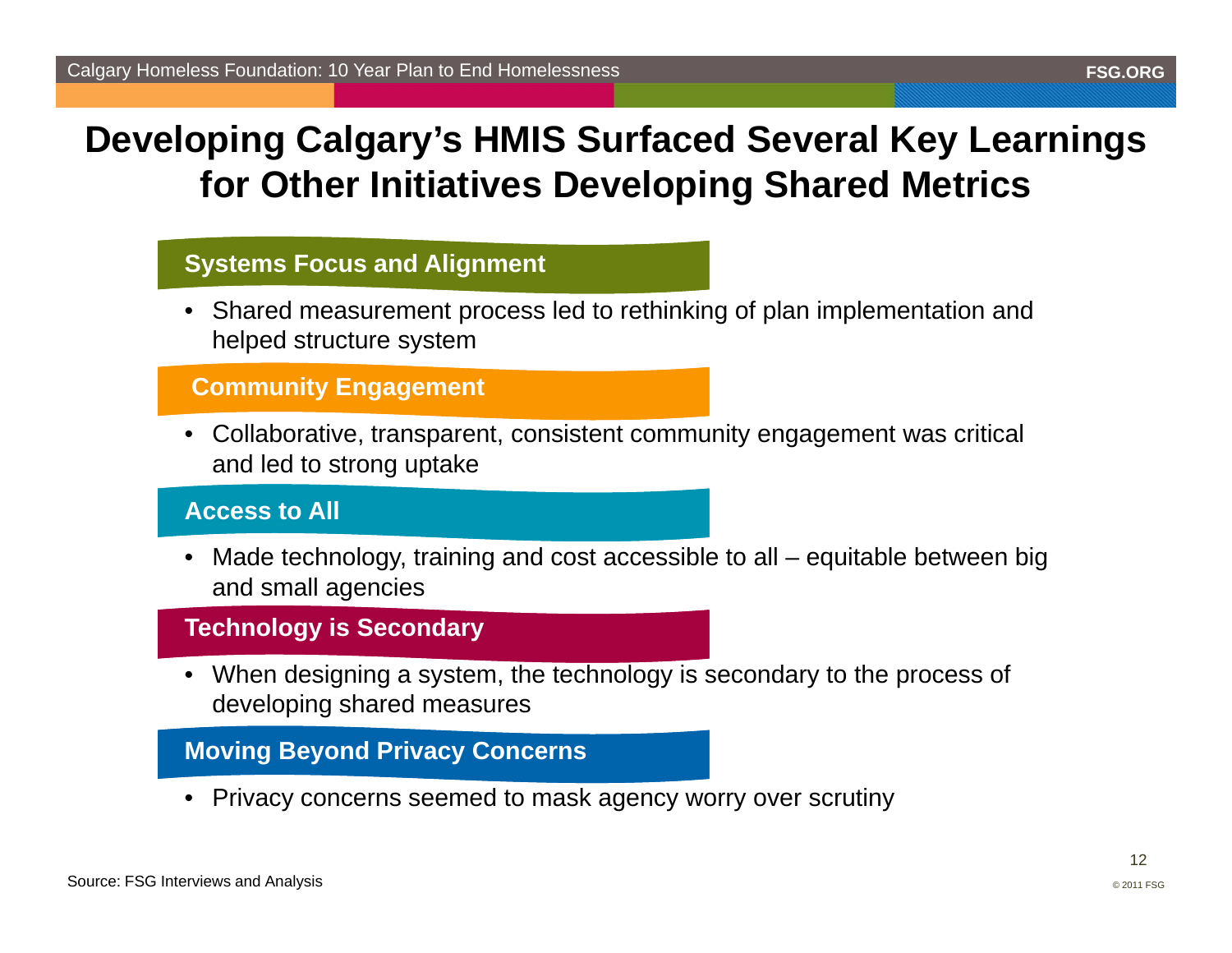

# **The Magnolia Place Community Initiative Seeks to Unite The Entire Community to Create Sustainable Change for Families**

#### **Collective Impact Need**

Magnolia Area, encompassing 5 square miles, 500 blocks in metro L.A., has **low resources and high challenges**: dismal education, high poverty, unemployment

#### **Solution and Goal**

Magnolia Place initiative was created **with aim of all children in the Magnolia catchment area (35,000) breaking all records of success in their education, health, quality of nurturing care and economic stability** they receive from their families and community. The initiative will increase protective factors and the reliability of service/support systems in providing prevention and timely need-based care

#### **Implementation**

#### **70 cross-sector groups aligned toward 4 anchor goals:**

- 1. Educational success
- 2. Good health
- 3. Economic stability
- 4. Safe and nurturing parenting
- Initiative is voluntary and based on peer learning
- Initiative is driven forward by strengthening relationships among and between residents, community groups and organizations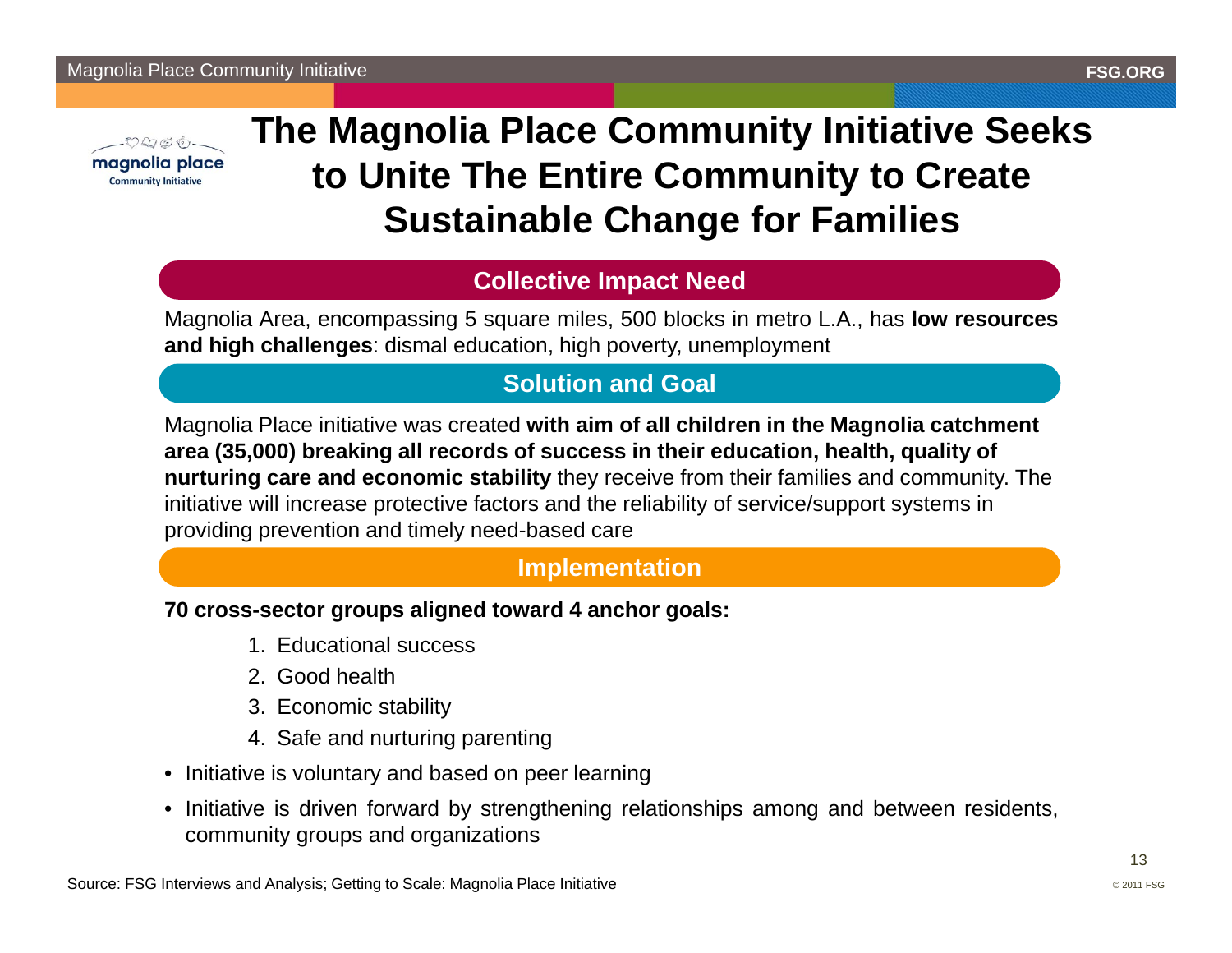## **Magnolia Place Has Developed a Dashboard to Hold Groups Accountable To the Initiative's Targeted Outcomes**



Source: Magnolia Place Community Initiative

14© 2011 FSG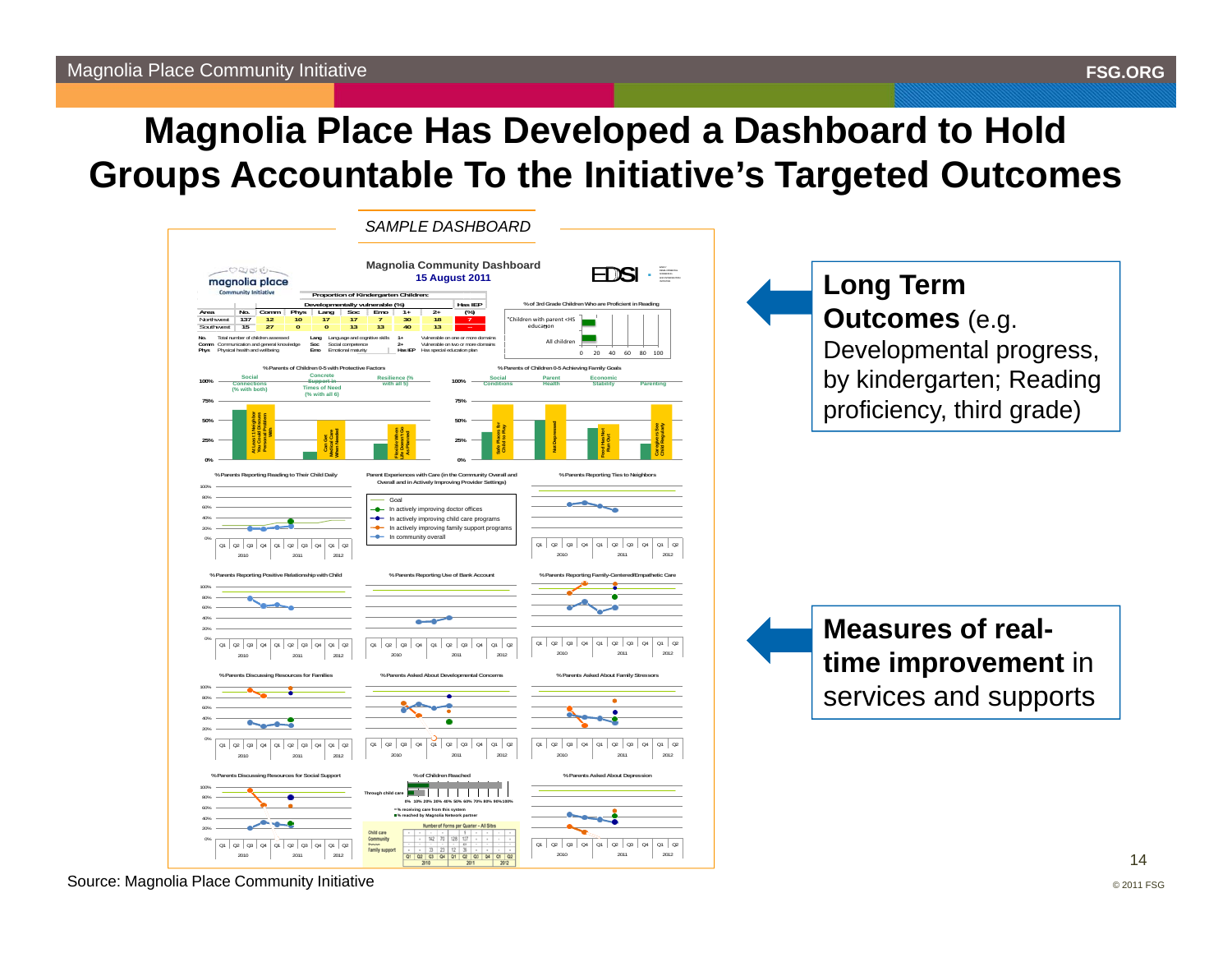# **Magnolia Place Uses the** *Model for Improvement* **for Enabling Shared Learning on Collective Change**



# **Set SMART aims for the improvement:**

**S**pecific **M**easurable**A**ction oriented**R**ealistic**T**imely

## **Three levels of change:**

- 1. System
- 2. Across organizations
- 3. Individual organizations

**Example of Using Model for Improvement**

Tracking warm referrals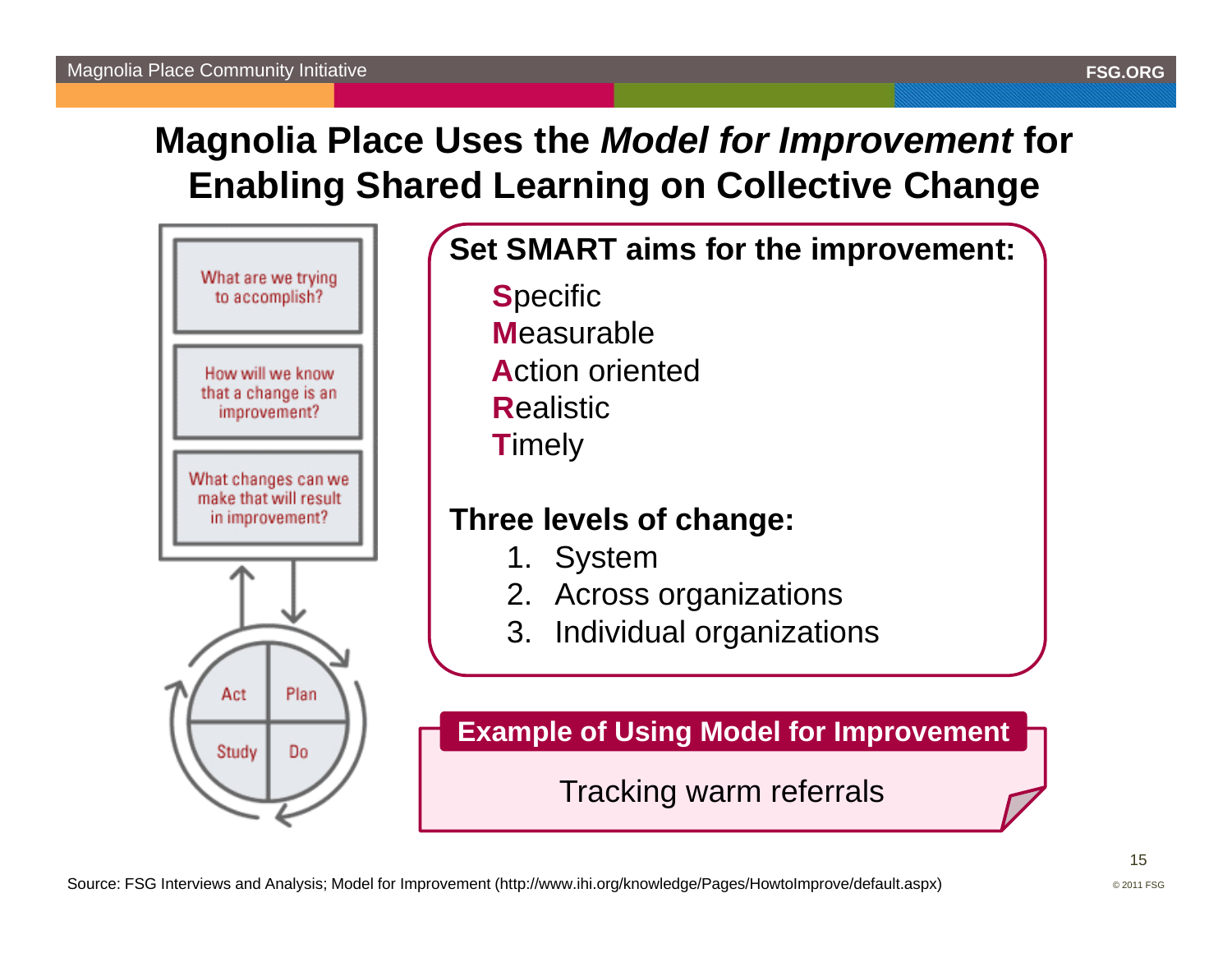## **Magnolia Place's Efforts to Learn From Shared Metrics Offer Several Key Learnings for the Field**

#### **Real Time Data and Learning**

• Real time nature of data provides a way to test hypotheses and learn what is working/not working and why

#### **Structure for Learning**

• Model for Improvement provides useful discipline; partners attend meetings to receive access to data and gain coaching support

#### **Motivation and Engagement for Change**

•Tapping into partners' knowledge, expertise, and creativity

#### **Strategic Alignment**

• Individual and group engagement on shared measures enables greater system functionality and alignment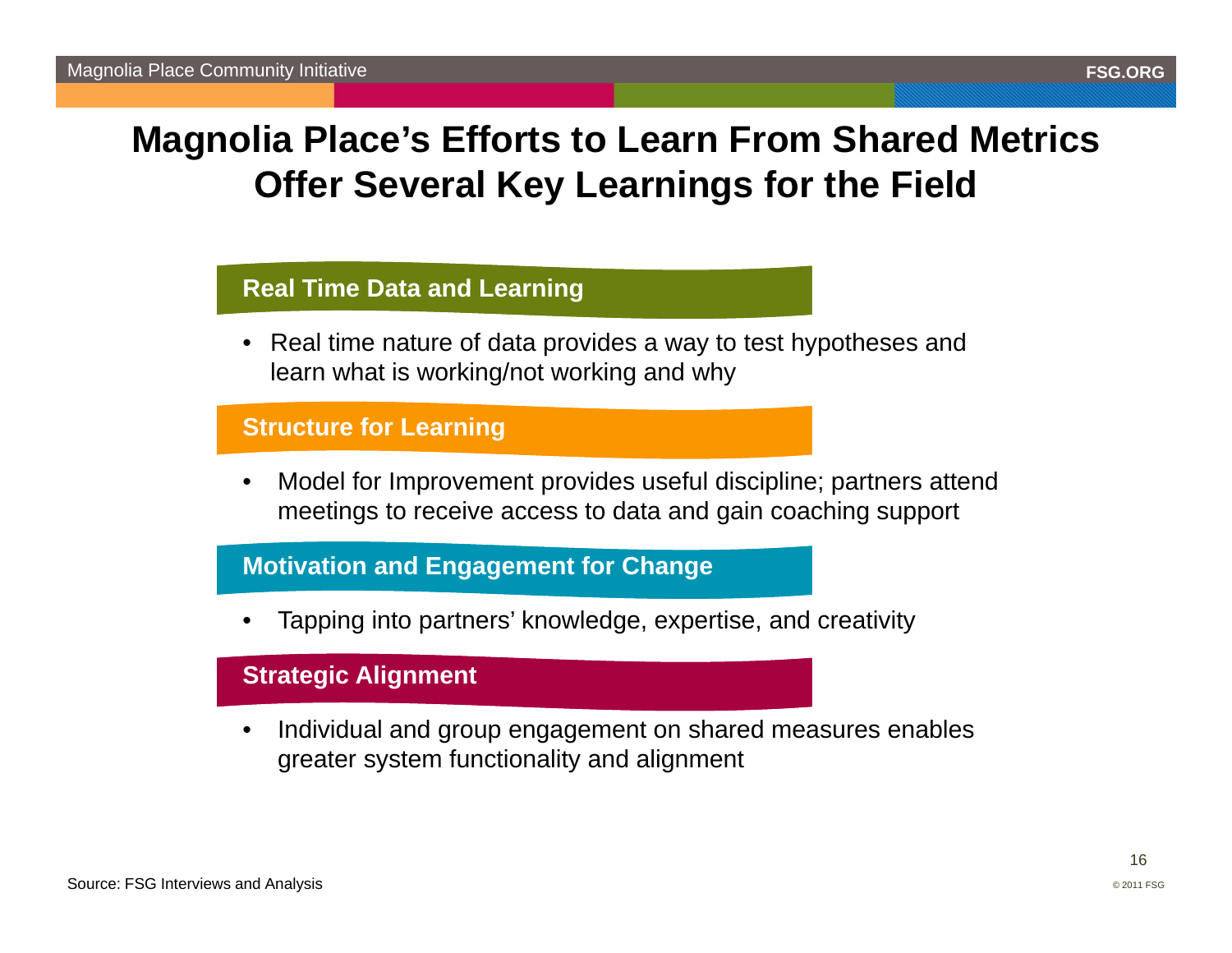## **Audience Questions**





**Tim Richter** Calgary Homeless Foundation **Fay Hanleybrown** FSG



**Patricia Bowie** Magnolia Place

17© 2011 FSG